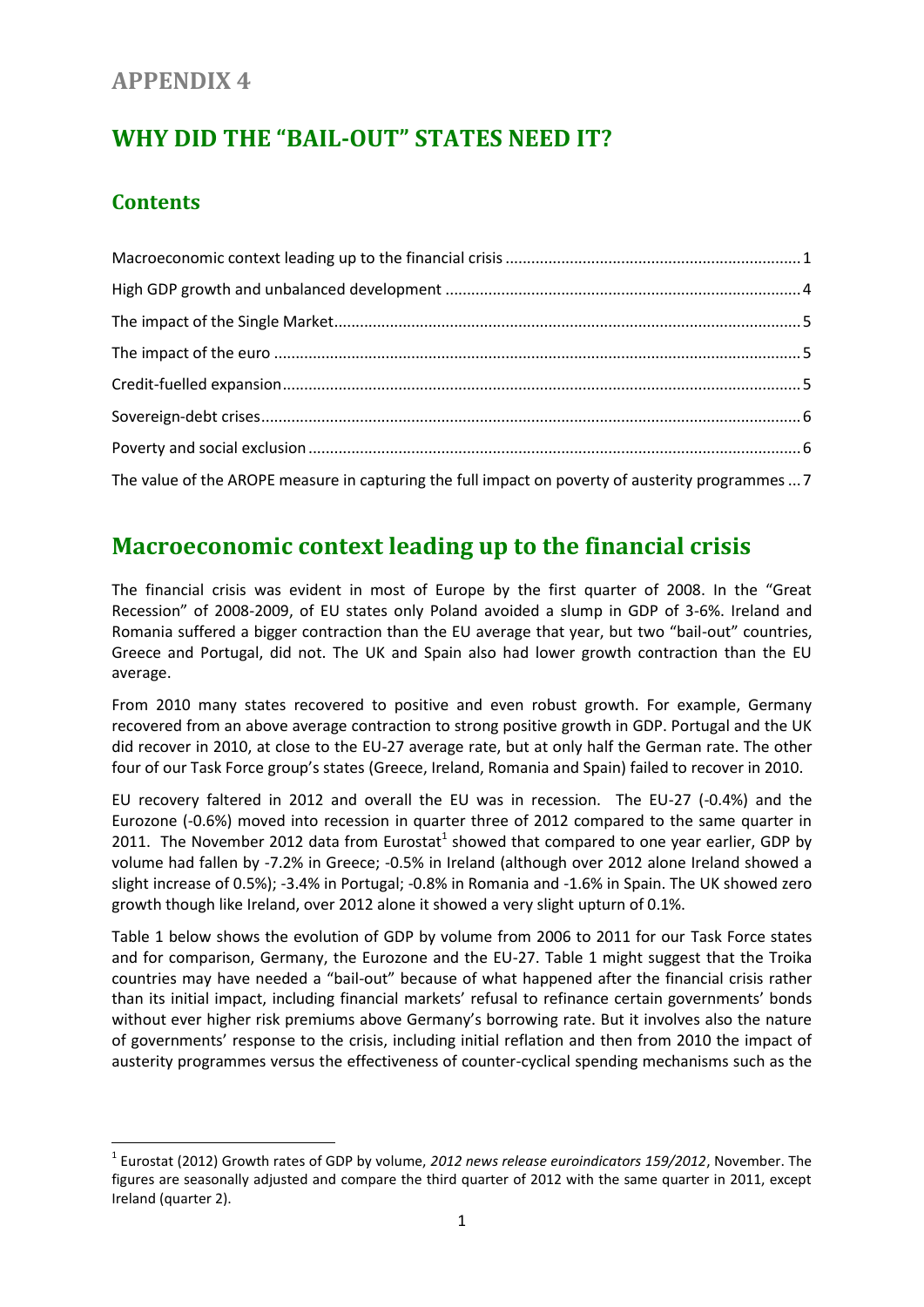"automatic stabilisers" of rising welfare spending and falling tax revenue in recession. EAPN's crisis report of 2011 discussed some of these issues.<sup>2</sup>

#### **TABLE 1:**

**.** 

**REAL GDP GROWTH RATE BY VOLUME: PERCENTAGE CHANGE ON PREVIOUS YEAR**  (F=forecast; P=provisional)

| Country                          | 2006 | 2007 | 2008       | 2009       | 2010       | 2011       | 2012             |
|----------------------------------|------|------|------------|------------|------------|------------|------------------|
| Greece                           | 5.5  | 3.5  | $-0.2^{p}$ | $-3.1^{p}$ | $-4.9^{p}$ | $-7.1^{p}$ | $-6.0^f$         |
| Ireland                          | 5.4  | 5.4  | $-2.1$     | $-5.5$     | $-0.8$     | 1.4        | 0.4 <sup>f</sup> |
| Portugal                         | 1.4  | 2.4  | 0.0        | $-2.9$     | 1.9        | $-1.6^{p}$ | $-3.0^{\dagger}$ |
| Romania                          | 7.9  | 6.3  | 7.3        | $-6.6$     | $-1.1$     | 2.2        | 0.8 <sup>f</sup> |
| Spain                            | 4.1  | 3.5  | 0.9        | $-3.7$     | $-0.3$     | 0.4        | $-1.4^f$         |
| United Kingdom                   | 2.6  | 3.6  | $-1.0$     | $-4.0$     | 1.8        | 0.9        | $-0.3^f$         |
|                                  |      |      |            |            |            |            |                  |
| Germany                          | 3.7  | 3.3  | 1.1        | $-5.1$     | 4.2        | 3.0        | 0.8 <sup>f</sup> |
| EU (27 countries)                | 3.3  | 3.2  | 0.3        | $-4.3$     | 2.1        | 1.5        | $-0.3^f$         |
| Euro area (changing composition) | 3.2  | 2.9  | 0.4        | $-4.4$     | 2.0        | 1.4        | $-0.4^f$         |
| Euro area (17 countries)         | 3.2  | 3.0  | 0.4        | $-4.4$     | 2.0        | 1.4        | $-0.4^{\dagger}$ |
| Euro area (16 countries)         | 3.2  | 3.0  | 0.4        | $-4.4$     | 2.0        | 1.4        | $-0.4^f$         |

*Source Eurostat (2012), code tec00115, accessed at* 

*[http://epp.eurostat.ec.europa.eu/portal/page/portal/national\\_accounts/data/main\\_tables](http://epp.eurostat.ec.europa.eu/portal/page/portal/national_accounts/data/main_tables)*

In Table 2 below (for 2006 and 2011), it is evident that there is not a single proximate cause for the troika 'bail out' states' situation. Indeed the major sources of imbalance and their timing vary in all six of our Task Force member states.<sup>3</sup>

<sup>&</sup>lt;sup>2</sup> Dr. Katherine Duffy for EAPN, Re-engaging Hope and [Expectations.](http://www.eapn.eu/en/news-and-publications/publications/eapn-position-papers-and-reports/eapns-new-position-paper-on-the-crisis-re-engaging-hope-and-expectations-getting-out-the-crisis-together-alternative-approaches-for-an-inclusive-recovery) Getting out the Crisis Together -Alternative [approaches](http://www.eapn.eu/en/news-and-publications/publications/eapn-position-papers-and-reports/eapns-new-position-paper-on-the-crisis-re-engaging-hope-and-expectations-getting-out-the-crisis-together-alternative-approaches-for-an-inclusive-recovery) for an inclusive recovery. EAPN's analysis of the crisis, 2012, available at: [http://www.eapn.eu/images/stories/docs/EAPN-position-papers-and-reports/2012-crisis-report-katherine](http://www.eapn.eu/images/stories/docs/EAPN-position-papers-and-reports/2012-crisis-report-katherine-duffy.pdf)[duffy.pdf.](http://www.eapn.eu/images/stories/docs/EAPN-position-papers-and-reports/2012-crisis-report-katherine-duffy.pdf)

<sup>3</sup> European Commission (2012) *Macroeconomic imbalances procedure scoreboard Headline indicators*, I November 2012 statistical information accessed at

[http://epp.eurostat.ec.europa.eu/cache/ITY\\_PUBLIC/MIP\\_NOV\\_2012/EN/MIP\\_NOV\\_2012-EN.PDF.](http://epp.eurostat.ec.europa.eu/cache/ITY_PUBLIC/MIP_NOV_2012/EN/MIP_NOV_2012-EN.PDF) See also Eurostat (2012) *Macroeconomic imbalance scoreboard* accessed at [http://epp.eurostat.ec.europa.eu/portal/page/portal/excessive\\_imbalance\\_procedure/imbalance\\_scoreboard](http://epp.eurostat.ec.europa.eu/portal/page/portal/excessive_imbalance_procedure/imbalance_scoreboard)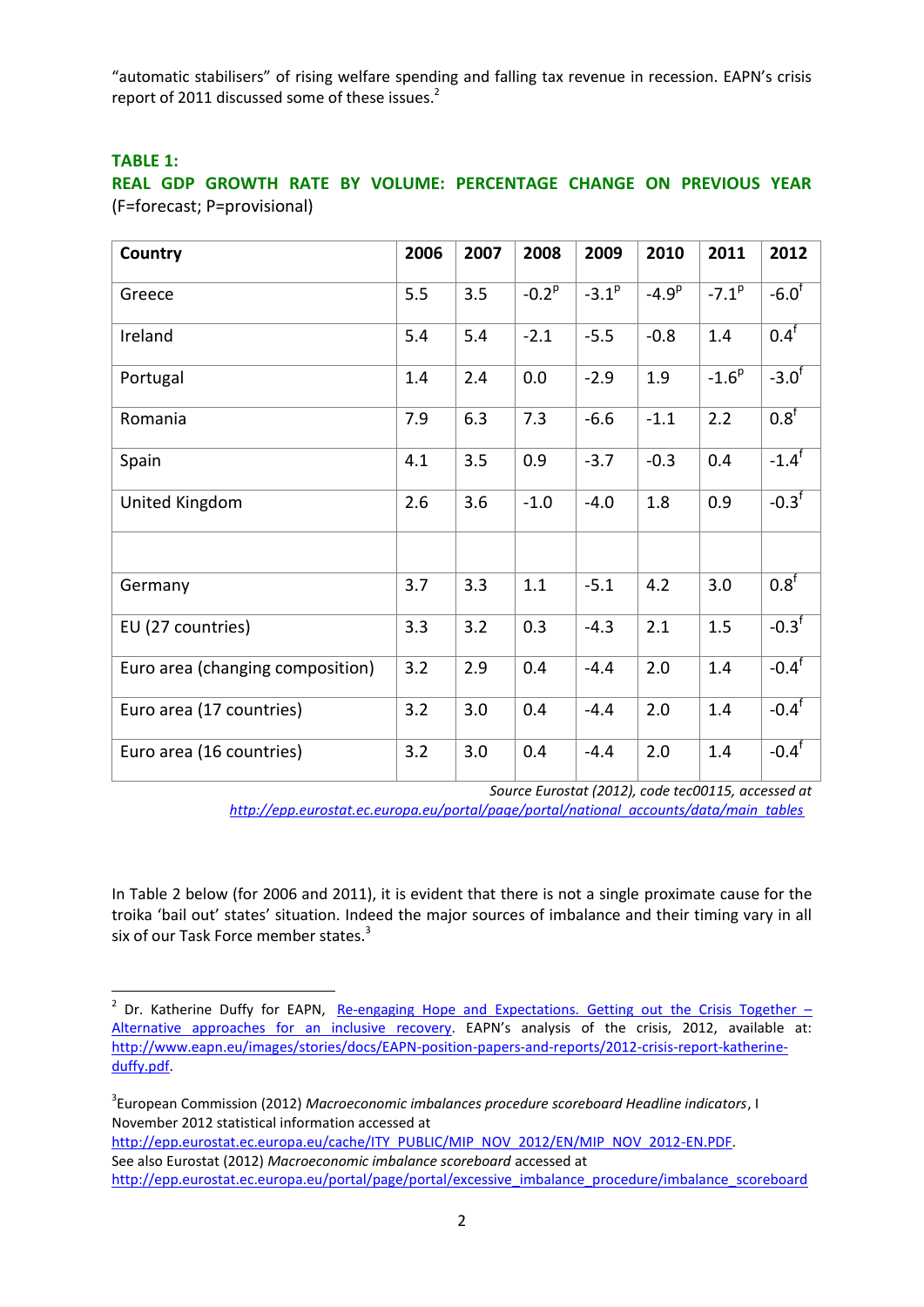#### **TABLE 2:**

#### **SOME INDICATORS OF TASK FORCE STATES' ECONOMIC POSITION PRE-FINANCIAL CRISIS (2006) AND MOST RECENT DATA (2011), WITH GERMANY INCLUDED FOR COMPARISON**

|              | A1         | A2      | <b>B1</b>      | <b>B2</b>      | C1      | C <sub>2</sub> | D <sub>1</sub>        | D <sub>2</sub>        |
|--------------|------------|---------|----------------|----------------|---------|----------------|-----------------------|-----------------------|
|              | 2006       | 2011    | 2006           | 2011           | 2006    | 2011           | 2006                  | 2011                  |
|              | Govt       | Govt    | <b>Current</b> | <b>Current</b> | Private | Private        | <b>House</b><br>price | <b>House</b><br>price |
|              | debt       | debt as | account        | account        | debt as | debt as        | increase              | increase              |
|              | %<br>as    | % GDP   | balance        | balance        | % GDP   | % GDP          | relative              | relative              |
|              | <b>GDP</b> |         | as % GDP       | %<br>as        |         |                | final<br>to           | final<br>to           |
|              |            |         |                | <b>GDP</b>     |         |                | household             | household             |
|              |            |         |                |                |         |                | consumption           | consumption           |
| Greece       | 107.5      | 170.6   | $-7.2$         | $-4.3$         | 98.0    | 125.0          | 9.3                   | $-5.1$                |
| Ireland      | 24.6       | 106.4   | $-2.5$         | 0.0            | 217.1   | 309.5          | 12.2                  | $-15.2$               |
| Portugal     | 69.4       | 108.1   | $-9.8$         | $-9.1$         | 209.2   | 249.4          | $-1.0$                | $-3.6$                |
| Romania      | 12.4       | 33.4    | $-9.1$         | $-4.3$         | 67.7    | 71.8           | Na                    | $-18.9$               |
| <b>Spain</b> | 39.7       | 69.3    | $-0.2$         | $-1.6$         | 200.4   | 217.9          | 11.8                  | $-10.0$               |
| UK           | 43.3       | 85.0    | $-2.7$         | $-2.2$         | 206.3   | 204.6          | 3.5                   | $-5.4$                |
|              |            |         |                |                |         |                |                       |                       |
| Germany      | 68.0       | 80.5    | 5.3            | 5.9            | 124.3   | 127.8          | $-1.4$                | 1.4                   |

*Source: Adapted from Eurostat MIP Scoreboard Headline Indicators 1 November 2012, tables 1,6,8,9,* 

Almost to the point of forgetting the global banking crash of 2007-8, government profligacy has been much blamed in the narrative of the crisis. But this explanation does not stand up in most of our Task Force states.

Across Europe, government debt has tended to be a much lower percentage of GDP in former central and Eastern Europe especially in the Balkan and Baltic States. This is partly due to the influence of almost two decades of World-Bank/ IMF led structural adjustment programmes in the post-communist / socialist era. Government debt has been much higher as a percentage of GDP in western and north European countries (except Luxembourg). But this percentage had been falling for a decade or more in Scandinavia and much of northern Europe, but rising in southern Europe.

Nevertheless, Table 2 above (columns A) shows that of our Task Force member states, only Greece and perhaps Portugal had a potentially problematic level of government debt prior to the crisis. Greece's high public debt levels of around 100% or more (like Italy's), are longstanding, going back to at least the mid-1990s. Ireland had very low government debt by western European standards; the post-crisis figure reflects the government's decision (instigated by the European Commission) to take over responsibility for the whole loan book of private bank debt; one third of current government debt is attributable to that. Post-crisis, all of our Task Force states except Romania have potentially problematic levels of government debt, yet they are three or four years into cuts programmes of almost unprecedented scale, depth and duration.

Prior to the crisis, growth of private debt (Columns C) was the more serious problem in some of our Task Force states - Ireland, Portugal, Spain and the UK, but not Greece and Romania, which had amongst the lowest levels of private sector debt in the EU. On the other hand Denmark, Netherlands and Luxembourg all had private debt above 200% of GDP in 2006. It is tempting to suggest that in our Task Force states as in much of Europe, either the public sector or the private sector had taken up debt to sustain the expected standard of living of European peoples.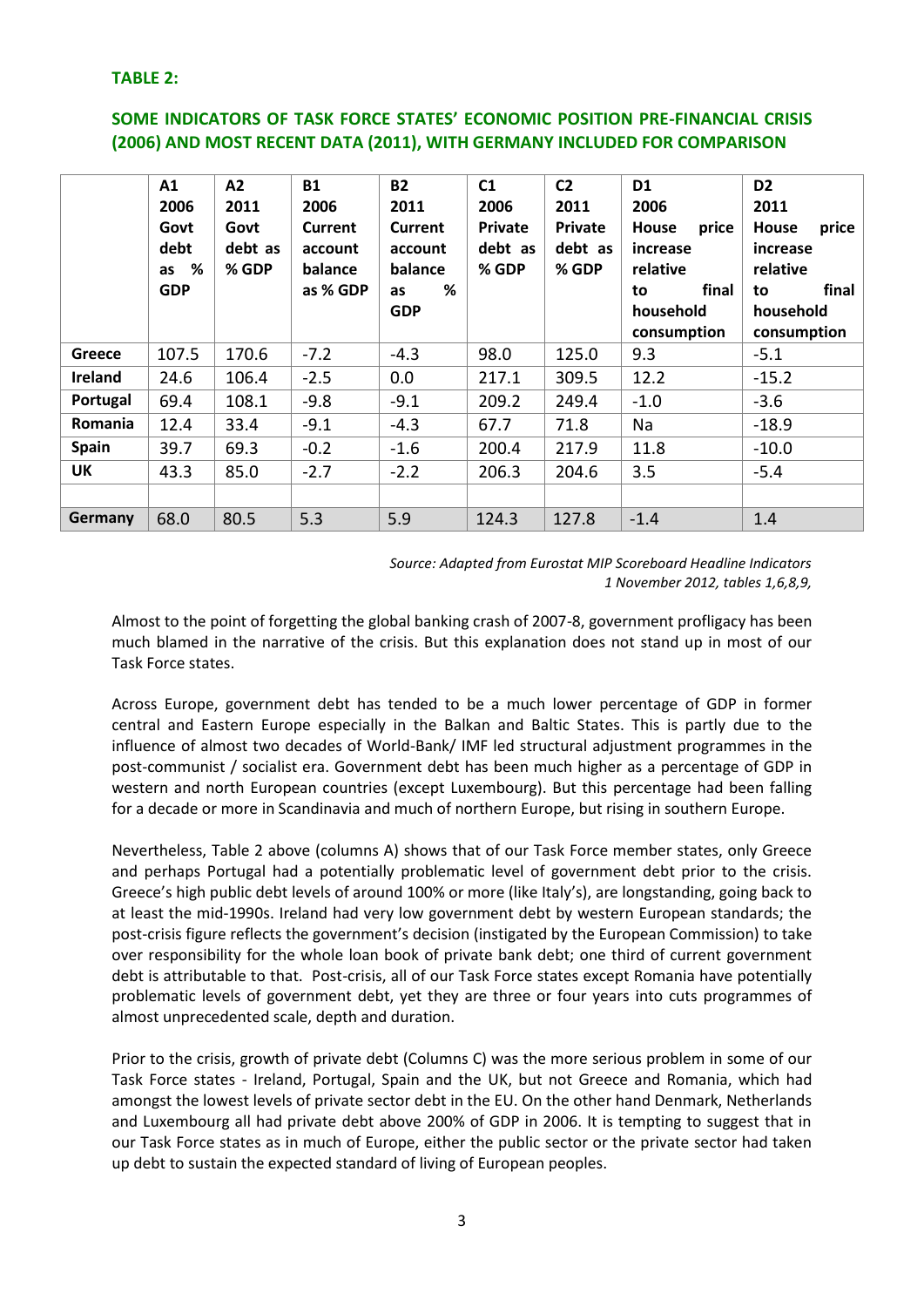In Table 2 above (Columns D), positive values show that house prices rose faster than general consumer prices and vice versa. The table shows that in 2006 Greece, Ireland, Spain and the UK experienced house price inflation above that of general consumer prices. Housing "bubbles" and cheap and easy credit may have stimulated households' perception of their wealth and therefore their propensity to borrow. In Greece, Ireland and Spain the relative rate of house price inflation dropped sharply after 2006 but in the UK it continued to rise to 8.2 in 2007 before beginning to fall back. In Portugal there was no house price explosion relative to general consumer prices. The rate was low and negative from 2006-2008 and positive between 2008 and 2010. There are no data available before 2009 for Romania, but house price inflation was severely negative in later years.

The current account balance indicates a country's external trading position. In the Eurozone, the trade balance is neutral; essentially, what the south owes the north has. In Table 2 above (Columns B), the negative figures for 2006 show that all of our Task Force states imported more than they exported to the rest of the world. The imbalances were at their worst in 2008. By 2011, figures show Ireland posted an import-export balance, and the current account balance had improved in most of our Task Force states, but their trading positions were still very weak compared to the large trading surplus enjoyed by Germany. The trading positions of the emergency assistance countries are expected to continue to improve and some were expected to show a surplus in 2013. The cuts programmes are certainly effective in helping balance of payments positions. But most of the improvement is the result of a decline in imports due to lower domestic demand, and not due to a much greater ability to sell exports, although there has been some improvement in Ireland and Spain.<sup>4</sup>

Just eight EU countries ran surpluses in 2006 and only seven in 2011 (Belgium went into balance of payments deficit). It was mainly the same EU countries in surplus, but during this period each of the Baltic states showed remarkable Balance of Payments turnaround following incredibly tough fiscal squeeze; overall domestic wealth is lower than it used to be and many people are poorer than they used to be. While our Task Force member states may have a competitiveness problem it should be noted that it is not only they who have the problem. Most countries in the world are in balance of payments deficit and the majority of the worlds' surplus is held by China, Germany and some Arab oil states.

# <span id="page-3-0"></span>**High GDP growth and unbalanced development**

The relatively high public or private debt in our Task Force states can be explained by their highly leveraged high growth rates in years preceding the financial crisis. For Greece, Ireland (the "Celtic Tiger"), Portugal and Spain, entry to the single market stimulated growth. Romanian growth averaged around 6.5% between 2003 and 2008 when it was preparing for accession to the EU (Romanian fiche p 5). The UK Labour government presided over ten straight years of growth before the crisis and Chancellor Brown suggested that he had abolished the business cycle: "no more boom and bust".

The Task Force states experienced unbalanced development exacerbated by de-industrialisation of traditional employment with few new manufacturing growth areas. Some states had particular "bubble" sectors especially real estate and construction in Spain, Ireland, UK and Greece. All of the states represented in the Task Force had expanded their public sectors including large employers such as education and health, which increased the size of the high-skill high-pay workforce.

**<sup>.</sup>** 4 IAGS (2012) *Independent annual growth survey: first report iAGS 2013*, November, p14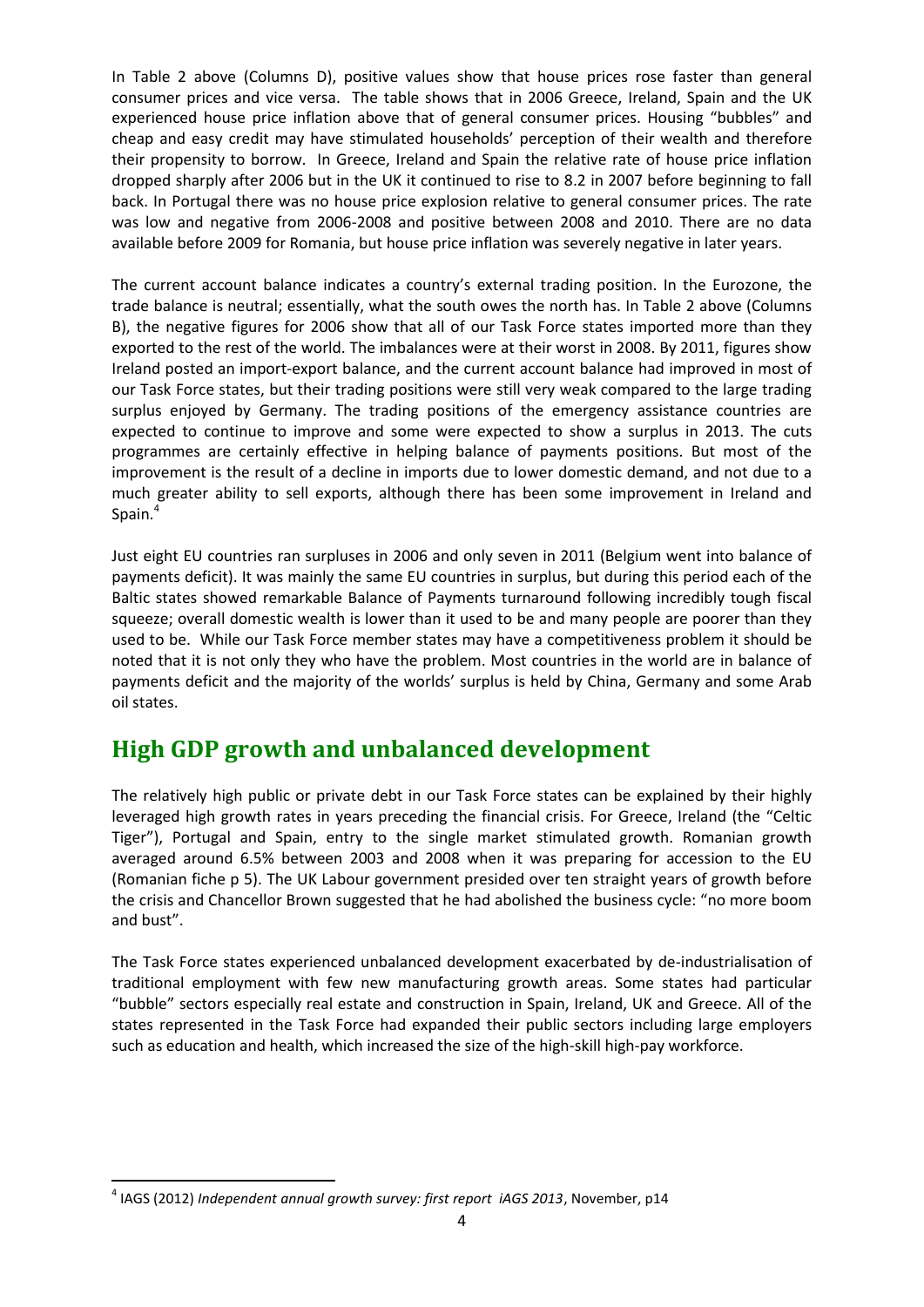# <span id="page-4-0"></span>**The impact of the Single Market**

De-industrialisation accelerated in most of the sub-group's states after entry to the EU Single Market, in which they were not competitive as their labour costs grew. Current account deficits doubled in Greece and Spain between 2001 and 2008. On the other hand Romania's growth export performance was strong between 2002 and 2008, when it went into reverse following the financial crash, leading to a rising trade deficit.

### <span id="page-4-1"></span>**The impact of the euro**

Greece in particular entered the euro at an overvalued exchange rate.<sup>5</sup> Greece, Portugal and Spain faced further de-industrialisation on entry to the single currency, losing the last vestige of protection for domestic industrial development. The lack of an EU industrial policy meant that these states did not gain from giving up scope for domestic strategy.

# <span id="page-4-2"></span>**Credit-fuelled expansion**

The Single Market and European Monetary Union were designed respecting the requirements of northern, industrial, developed wealthy states. Or at least, it was designed for their businesses. While German export businesses gained from the Eurozone, German wages and economic growth stagnated. Between 1998 and 2011 German exports grew 115%. In the same period the German average annual growth rate was 1.4%; this was below the EU average of 1.7%, or the 2% in the UK and 2.7% in Sweden. Real German personal disposable income grew by 7% over the period compared to 13% for Spain and 18% for the UK, France and the USA. The money received by German exporters goes through the ECB Target2 system as paper claims in the Bundesbank, which are credited to the bank accounts of the exporters and can then be recycled to allow foreign (often southern European) buyers to continue fund purchases of German exports. But the money does not circulate in the German economy where anyway stagnant German wages held back domestic demand for goods and services.<sup>6</sup>

Essentially, the weaker Eurozone Member States experienced zero risk premiums from lenders with confidence in the single currency. Northern European financial entities (as well as those from outside the EU), looked for a profitable home for surplus funds. Credit-fuelled consumer booms in housing and commercial property development were especially evident in Greece, Ireland, UK and Spain. Real estate is one of the few industrial sectors in which employment cannot be "off-shored". Credit expansion in the UK was enabled by its position as a world financial centre and laxity in the long boom. In the Eurozone, expansion was consequent on access to cheap borrowing at "German"level low interest rates. Debt in all the Task Force Member States was legitimised to differing extents through a combination of an increasingly globalised consumer culture and confidence in the right to "catch-up" with core Eurozone living standards, plus faith that the economic model had permanently shifted gear and global capitalist individualism would deliver ever higher living standards for the many: the "end of history".

This was always unsustainable and the banking crisis exposed it. Recently the German government has allowed some small upward pressure on domestic wages, but businesses are now looking more to non-EU markets to reduce dependence on austerity-constrained European buyers.

1

<sup>5</sup> IAGS (2012) *Independent annual growth survey: first report IAGS 2013*, November, PUT PAGE REF

<sup>6</sup> Beck, G (2012) In reality, Germany is shackled to a corpse, *The Guardian*, 8 January, p28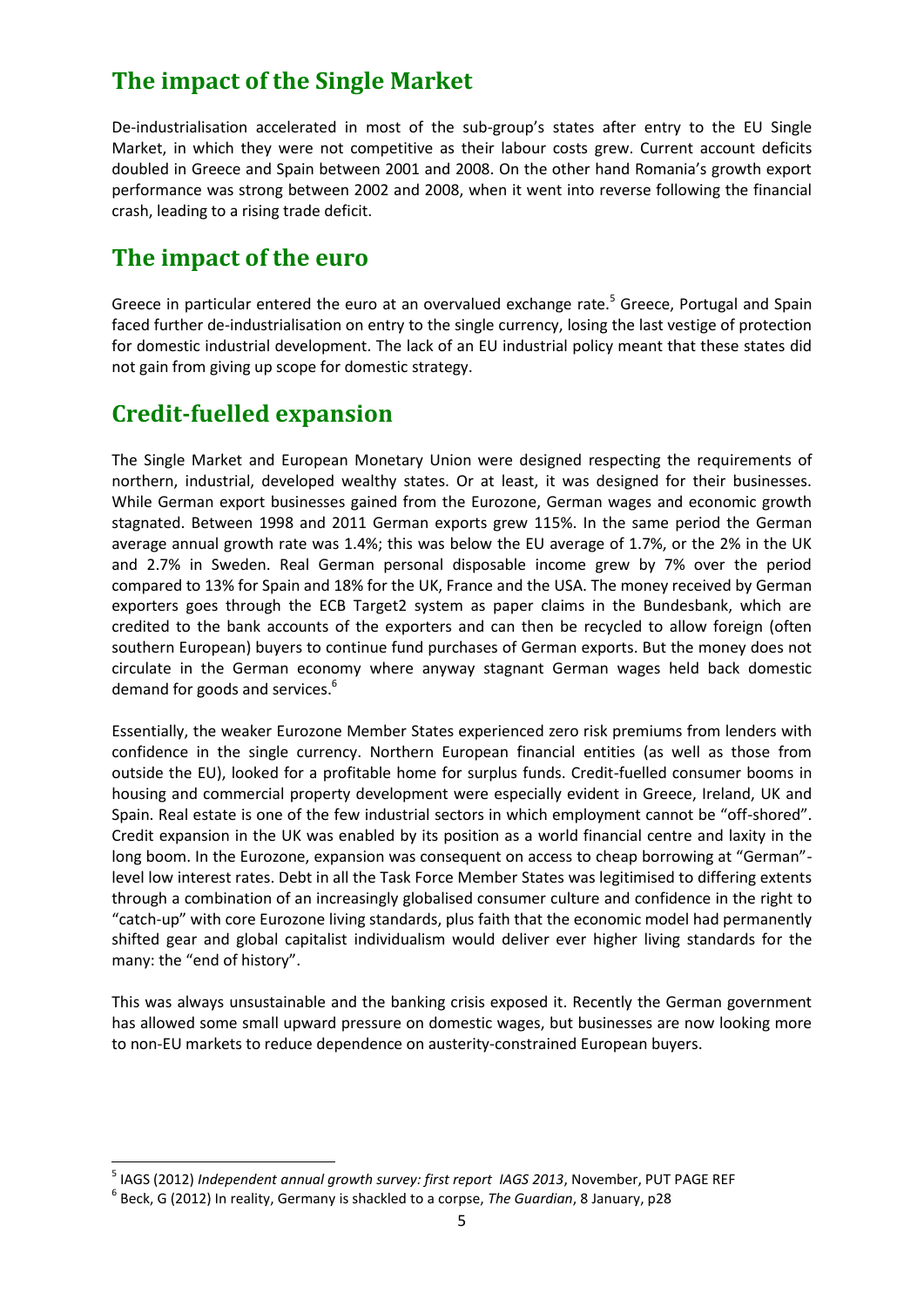# <span id="page-5-0"></span>**Sovereign-debt crises**

Public debt rose in almost all states as governments responded to the financial crash by fiscal stimulus to prevent a slump induced by a credit freeze. The financial crisis became a sovereign debt crisis in some EU states when financial actors realised that some states could go bankrupt and began charging high risk premiums for refinancing government debt. Interest rates on government bonds in the exposed countries were close to 7% against less than 2% for Germany and debt became unfinanceable for Greece, Ireland and Portugal. They suffered severe recession. Irish state revenue fell from €47b in 2007 to €31.5b in 2010 and the budget deficit reached 13.1% of GDP in 2011 (9.4% excluding bank financing) and debt reached 108%.

In Ireland and the UK sovereign debt burdens rose because of bailing out their reckless, bankrupt banks.<sup>7</sup> Irish public debt quadrupled, UK public debt doubled. Iceland, like Ireland and the UK had a banking sector with paper assets much bigger than its economy and clear evidence of reckless and fraudulent activity. But rather than take the Irish course insisted on by the European Commission where the Irish taxpayer took over the whole burden, Iceland audited bank debt and refused to cover the most egregious part of it, including bank debt owed to UK local municipal investors.<sup>8</sup>

In none of the Task Force group had the tax base or tax rates extended adequately alongside public expenditure. Greece and Romania had the additional problem of very significant tax evasion and avoidance or lack of transparency and poor tax-gathering procedures. But all of the Task Force participants recognised something like the "crony capitalism" of Irish builders and politicians or the "business breakfasts" and "revolving door" between British politics and finance which inhibited proper oversight of their over-heating economies.

There has been much negative public discussion about the governance and strategic failings of the southern and eastern periphery states – although they are not the only European countries with problematic debt and deficit, or indeed problematic governance including governance of banks in a number of north European states, including UK and Germany.

UNCTAD pointed out that the fiscal stimulus post-crash was "justified by the gravity of the situation". Public finances are worse in the UK, the USA and Japan than in the Eurozone and the current threat to the global economy is the "counterproductive" "fiscal austerity" from 2010 that has become "the golden rule throughout the Eurozone", "especially draconian fiscal retrenchment in the Southern European member States".<sup>9</sup> We have been here before in the 1930s; we seem to have learnt nothing and forgotten nothing.<sup>10</sup>

# <span id="page-5-1"></span>**Poverty and social exclusion**

**.** 

While actual real incomes and levels of living are very different in the Task Force Member States they have in common an experience of rising levels of absolute poverty on a fixed standard, due to falling real incomes consequent on the crisis and austerity response to it. The increase in food insecurity is evident in the rapid rise of food-banks in the UK, Spain, Portugal and Greece.

EAPN's Crisis report noted that the first sufferers from the financial crash were low income workers whose employment, hours and wags were immediately affected. The poorest people, whose incomes are primarily from cash welfare benefits, have been more affected by the post 2010

<sup>7</sup> We cannot say we were not warned. See for example Lewis, M (2006) *Liar's poker*, London, Hodder

<sup>8</sup> Lewis, M (2011) *Boomerang: the meltdown tour*, London, Allen Lane

<sup>9</sup> UNCTAD (2012) Policies for inclusive and balanced growth, *Trade and Development Report 2012*, Geneva, UN, piii, accessed at [http://unctad.org/en/PublicationsLibrary/tdr2012\\_en.pdf](http://unctad.org/en/PublicationsLibrary/tdr2012_en.pdf)

<sup>&</sup>lt;sup>10</sup> Ahamed, L (2009) Lords of finance: the bankers who broke the world, London, William Heinemann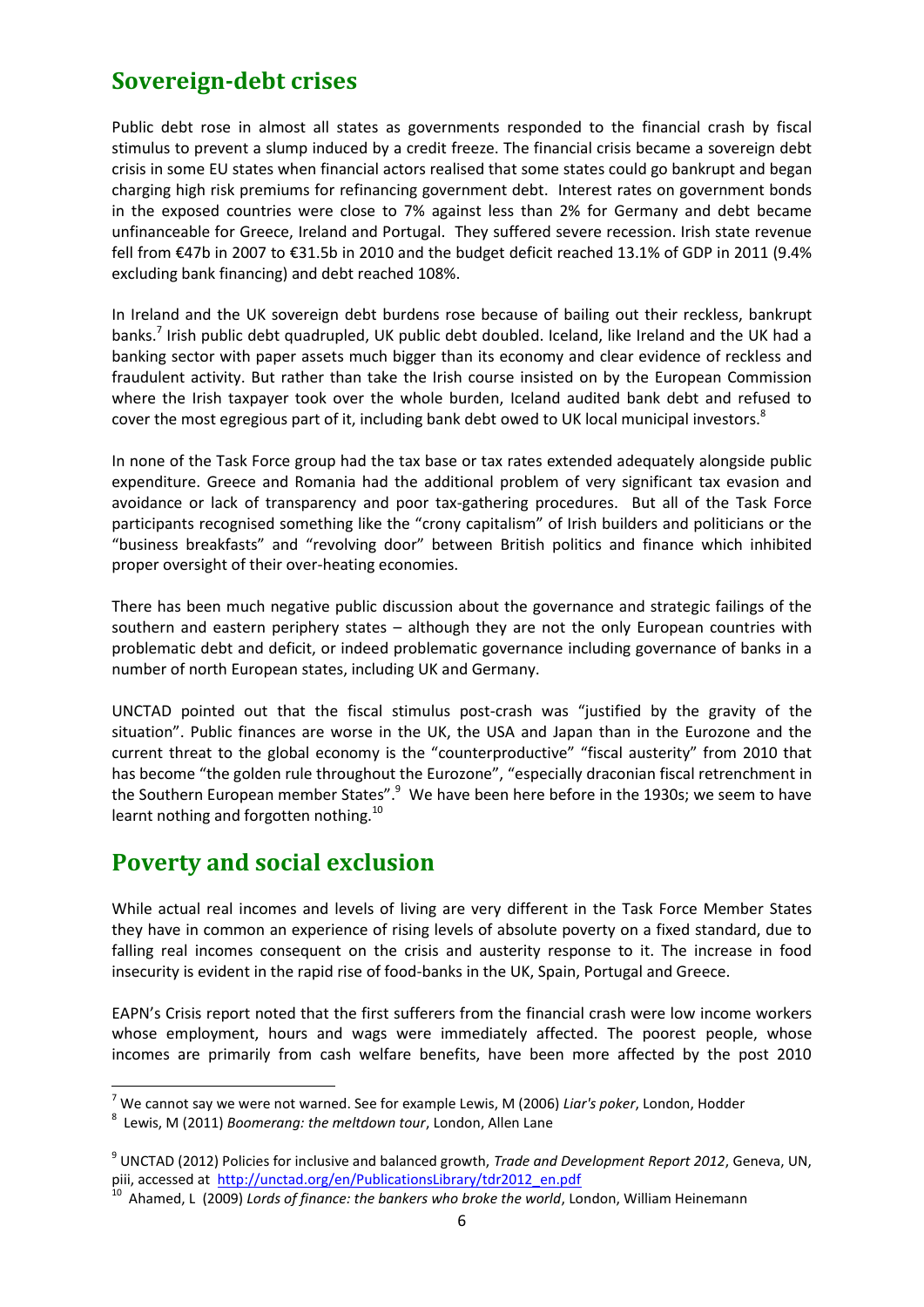austerity policy which has cut state spending on cash benefits and services. As well, benefits and services are now delivered by fewer and less well-paid staff and often from fewer local points, despite increased need.

Unemployment rates rose in all the Task Force states during the Great Recession and continued to rise in the bail-out countries and in Spain, due to induced recession from austerity programmes. Youth unemployment is higher than adult unemployment and long-term unemployment has continued to rise, increasing the numbers outside the main unemployment insurance benefits.

All of the Task Force participants had doubts about the interpretation of their level of unemployment compared to past measurements. First, the veracity of the figures in counting the gap between jobs available, especially full-time jobs and those who want employment. For example, the Romanian figures are unlikely to reach to all the unemployed, few of whom are eligible for support and on whom less than 0.03% of 2010 GDP was spent on active labour market polices – a tenth of average EU spending (Romanian fiche p8). The Irish figures do not count as unemployed those working very few hours. Part-time and/ or atypical employment has increased in Ireland, Spain and the UK and poorer migrants are most at risk of exploitation.

Task Force participants also thought migration flows could have a significant effect on registered unemployment rates and flows and the size and skill composition of the labour force. Although many of the Task Force states, for example Ireland, Romania, Greece and Portugal, have been significant sources of emigrants to other countries, during their boom years some of them had experienced very significant in-migration from other parts of Europe, especially central and eastern Europe, as well as migration, legal and undocumented, from other part of the world. But emigration has recommenced from the states in difficulties. This includes emigration of educated young people from Greece, Ireland and Romania as well as emigration of ethnic groups likely to be poor and discriminated against.

# <span id="page-6-0"></span>**The value of the AROPE measure in capturing the full impact on poverty of austerity programmes**

The AROPE measure does not directly capture the impact of the fall in the "social wage" due to recommodification of services. Higher inflation for the poor and commodification of services may show up indirectly in numbers at risk of material and severe material deprivation (which are rising) as households reallocate incomes in this context. But it will not capture until the long term, the impact on poverty of the medicines and school materials not purchased, and the sickness and educational failure endured or the resort to migration from home and family. It is perhaps because of the extended (certainly longer than the electoral cycle) evidence and impact of much that is happening now, that the poverty and exclusion risks are hardly being addressed in public debate.

Across the rich world the wage share is the lowest it has been for at least sixty years. The 2012 UNCTAD report is quite clear about the impact on reduced demand, higher unemployment, lower profits, lower investment and reduced productive capacity.<sup>11</sup> Yet the MOUs in the "Troika" states do not refer to the impact of increasing income inequality and there is very little more than lip-service paid to protecting even the most vulnerable. The content of the Troika programmes is very similar to that already imposed in Latin America, Indonesia and central and eastern Europe in return for loans and development assistance from the IMF and World Bank.

The capacity of states implementing "austerity" expenditure cuts to combat poverty is much reduced. It is further reduced by weakened tax-raising capacity of Member States. Tax competition, problems in tax collection, distrust of the state and neo-liberal ideology have led some central and eastern European states to adopt income "flat" taxes in which the same percentage rate is charged

1

<sup>11</sup> UNCTAD (2012) Policies for inclusive and balanced growth, *Trade and Development Report 2012*, Geneva, UN, Overview, accessed at [http://unctad.org/en/PublicationsLibrary/tdr2012\\_en.pdf](http://unctad.org/en/PublicationsLibrary/tdr2012_en.pdf)